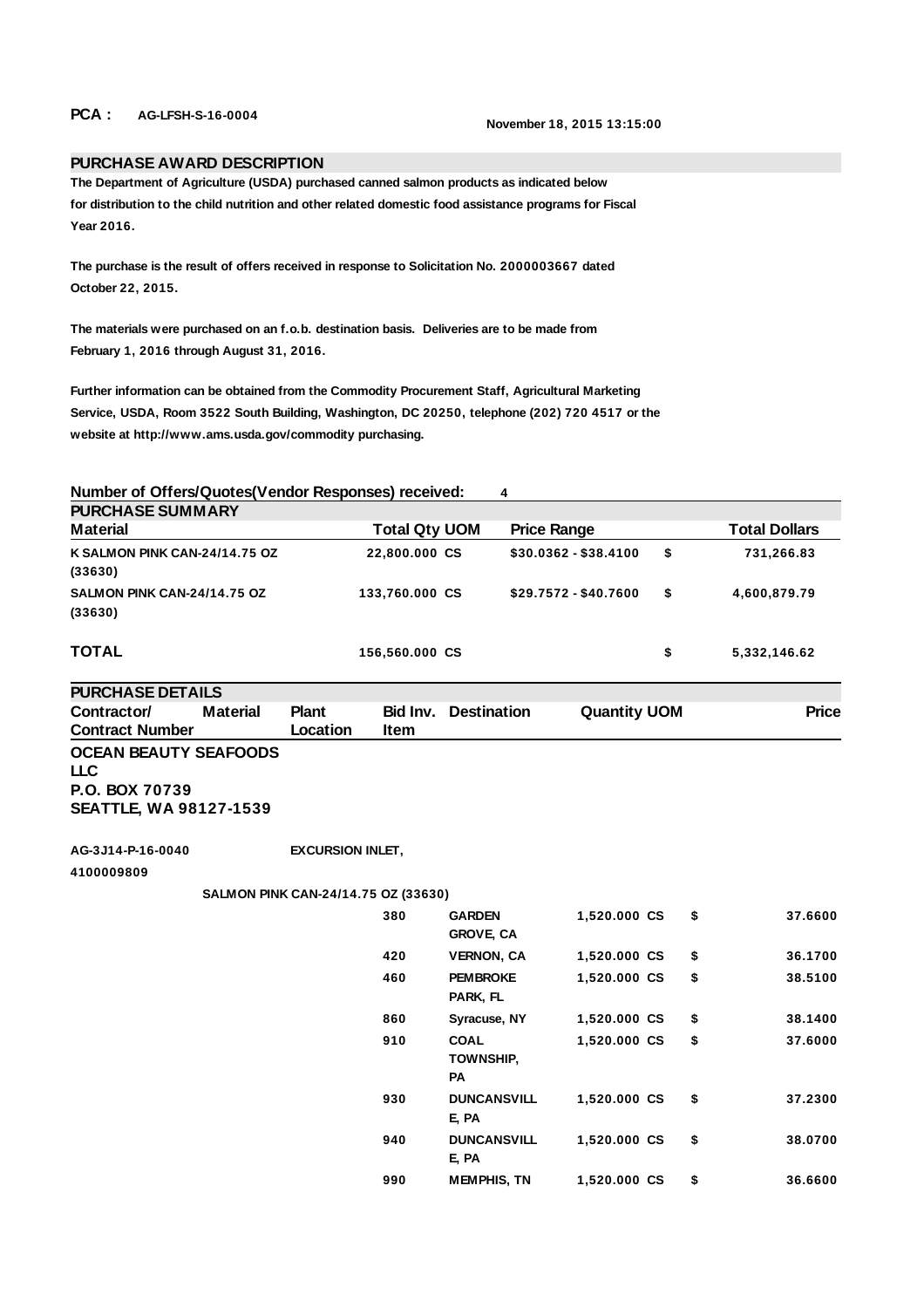| Contractor/<br><b>Contract Number</b> | <b>Material</b> | <b>Plant</b><br>Location | Bid Inv.<br>Item | <b>Destination</b>                 | <b>Quantity UOM</b> | <b>Price</b>  |
|---------------------------------------|-----------------|--------------------------|------------------|------------------------------------|---------------------|---------------|
|                                       |                 |                          | 990              | <b>MEMPHIS, TN</b>                 | 1,520.000 CS        | \$<br>36.6600 |
|                                       |                 |                          | 1000             | <b>MEMPHIS, TN</b>                 | 1,520.000 CS        | \$<br>37.7000 |
|                                       |                 |                          | 1000             | <b>MEMPHIS, TN</b>                 | 1,520.000 CS        | \$<br>37.7000 |
|                                       |                 |                          | 1010             | <b>MEMPHIS, TN</b>                 | 1,520.000 CS        | \$<br>38.2600 |
|                                       |                 |                          | 1010             | <b>MEMPHIS, TN</b>                 | 1,520.000 CS        | \$<br>38.2600 |
|                                       |                 |                          | 1030             | <b>NASHVILLE,</b><br>TN            | 1,520.000 CS        | \$<br>37.0300 |
|                                       |                 |                          | 1070             | PHILADELPHIA<br>, PA               | 852.000 CS          | \$<br>38.7000 |
|                                       |                 |                          | 1080             | <b>PHILADELPHIA</b><br>, PA        | 668.000 CS          | \$<br>38.7000 |
|                                       |                 |                          | 1100             | <b>GARDEN</b><br><b>GROVE, CA</b>  | 760.000 CS          | \$<br>36.9200 |
|                                       |                 |                          | 1110             | <b>SAN DIEGO,</b><br>CA            | 760.000 CS          | \$<br>36.9200 |
|                                       |                 |                          | 1130             | <b>GARDEN</b><br><b>GROVE, CA</b>  | 760.000 CS          | \$<br>38.9200 |
|                                       |                 |                          | 1140             | <b>SAN DIEGO,</b><br>CA            | 760.000 CS          | \$<br>38.9200 |
|                                       |                 |                          | 1160             | <b>GARDEN</b><br><b>GROVE, CA</b>  | 760.000 CS          | \$<br>38.4600 |
|                                       |                 |                          | 1170             | <b>SAN DIEGO,</b><br>CA            | 760.000 CS          | \$<br>38.4600 |
|                                       |                 |                          | 1190             | PHILADELPHIA<br>, PA               | 645.000 CS          | \$<br>39.7700 |
|                                       |                 |                          | 1200             | <b>WILKES-</b><br><b>BARRE, PA</b> | 875.000 CS          | \$<br>39.7700 |
|                                       |                 |                          | 1250             | DALLAS, TX                         | 875.000 CS          | \$<br>38.6800 |
|                                       |                 |                          | 1260             | <b>HOUSTON, TX</b>                 | 645.000 CS          | \$<br>38.6800 |
|                                       |                 |                          | 1280             | AIKEN, SC                          | 243.000 CS          | \$<br>40.0200 |
|                                       |                 |                          | 1290             | <b>GREENVILLE,</b><br><b>SC</b>    | 897.000 CS          | \$<br>40.0200 |
|                                       |                 |                          | 1300             | NO<br><b>CHARLESTON,</b><br>SC     | 380.000 CS          | \$<br>40.0200 |
|                                       |                 |                          | 1320             | PHILADELPHIA<br>, PA               | 645.000 CS          | \$<br>39.1800 |
|                                       |                 |                          | 1330             | YORK, PA                           | 875.000 CS          | \$<br>39.1800 |
|                                       |                 |                          | 1350             | <b>HARRISBURG,</b><br>PA           | 882.000 CS          | \$<br>38.9200 |
|                                       |                 |                          | 1360             | <b>JENKINS</b><br>TOWNSHIP,<br>PA  | 306.000 CS          | \$<br>38.9200 |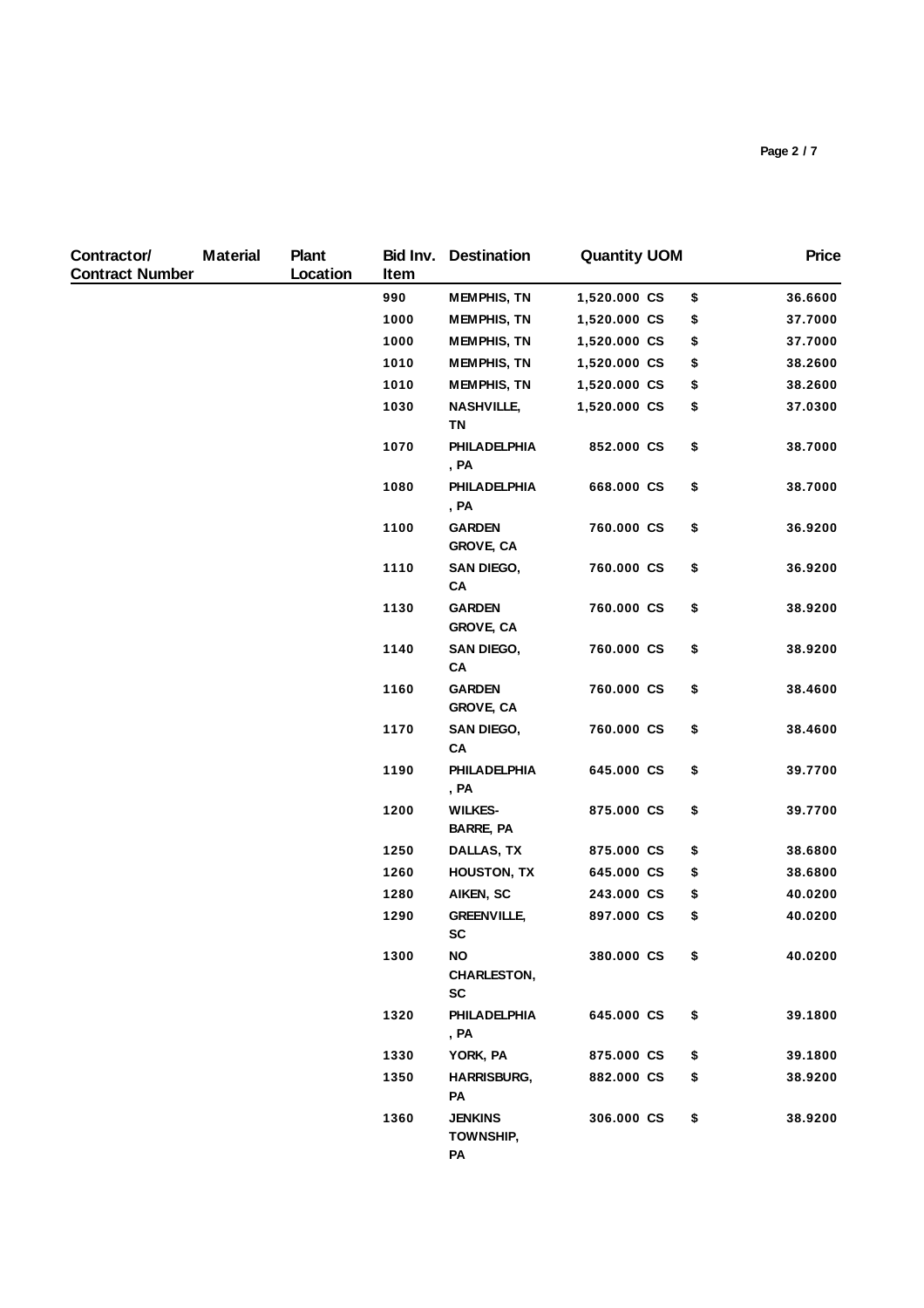| Contractor/<br><b>Contract Number</b> | <b>Material</b> | <b>Plant</b><br>Location | Item               | <b>Bid Inv. Destination</b>        | <b>Quantity UOM</b> | <b>Price</b>  |
|---------------------------------------|-----------------|--------------------------|--------------------|------------------------------------|---------------------|---------------|
|                                       |                 |                          | 1370               | NAZARETH,<br>PA                    | 332.000 CS          | \$<br>38.9200 |
|                                       |                 |                          | 1390               | <b>PHILADELPHIA</b><br>, PA        | 645.000 CS          | \$<br>38.7700 |
|                                       |                 |                          | 1400               | <b>WILKES-</b><br><b>BARRE, PA</b> | 875.000 CS          | \$<br>38.7700 |
|                                       |                 |                          | 1450               | PHILADELPHIA<br>, PA               | 645.000 CS          | \$<br>38.7700 |
|                                       |                 |                          | 1460               | YORK, PA                           | 875.000 CS          | \$<br>38.7700 |
|                                       |                 |                          | 1480               | <b>DUNCANSVILL</b><br>E, PA        | 1,140.000 CS        | \$<br>39.7700 |
|                                       |                 |                          | 1490               | PHILADELPHIA<br>, PA               | 380.000 CS          | \$<br>39.7700 |
|                                       |                 | 1510                     | <b>DELMONT, PA</b> | 226.000 CS                         | \$<br>39.4200       |               |
|                                       |                 |                          | 1520               | <b>DUQUESNE,</b><br>PA             | 850.000 CS          | \$<br>39.4200 |
|                                       |                 |                          | 1530               | ERIE, PA                           | 444.000 CS          | \$<br>39.4200 |
|                                       |                 |                          | 1550               | LAREDO, TX                         | 684.000 CS          | \$<br>39.5600 |
|                                       |                 |                          | 1560               | PHARR, TX                          | 428.000 CS          | \$<br>39.5600 |
|                                       |                 |                          | 1570               | SAN<br><b>ANTONIO, TX</b>          | 408.000 CS          | \$<br>39.5600 |
|                                       |                 |                          | 1590               | <b>MODESTO, CA</b>                 | 506.000 CS          | \$<br>37.1000 |
|                                       |                 |                          | 1600               | <b>SAN</b><br>FRANCISCO,<br>CA     | 508.000 CS          | \$<br>37.1000 |
|                                       |                 |                          | 1610               | <b>SANTA ROSA,</b><br>CA           | 506.000 CS          | \$<br>37.1000 |
|                                       |                 |                          | 1660               | <b>MODESTO, CA</b>                 | 506.000 CS          | \$<br>38.2200 |
|                                       |                 |                          | 1670               | <b>SAN</b><br>FRANCISCO,<br>CA     | 1,014.000 CS        | \$<br>38.2200 |
|                                       |                 |                          | 1690               | LAREDO, TX                         | 684.000 CS          | \$<br>38.0600 |
|                                       |                 |                          | 1700               | PHARR, TX                          | 428.000 CS          | \$<br>38.0600 |
|                                       |                 |                          | 1710               | <b>SAN</b><br><b>ANTONIO, TX</b>   | 408.000 CS          | \$<br>38.0600 |
|                                       |                 |                          | 1730               | DETROIT, MI                        | 1,140.000 CS        | \$<br>39.1100 |
|                                       |                 |                          | 1740               | <b>OSSINEKE, MI</b>                | 380.000 CS          | \$<br>39.1100 |
|                                       |                 |                          | 1760               | <b>BENTON</b><br><b>HARBOR, MI</b> | 380.000 CS          | \$<br>39.2400 |
|                                       |                 |                          | 1770               | <b>COMSTOCK</b><br>PARK, MI        | 1,140.000 CS        | \$<br>39.2400 |
|                                       |                 |                          | 1820               | <b>ELIZABETHTO</b><br>WN, KY       | 660.000 CS          | \$<br>40.5000 |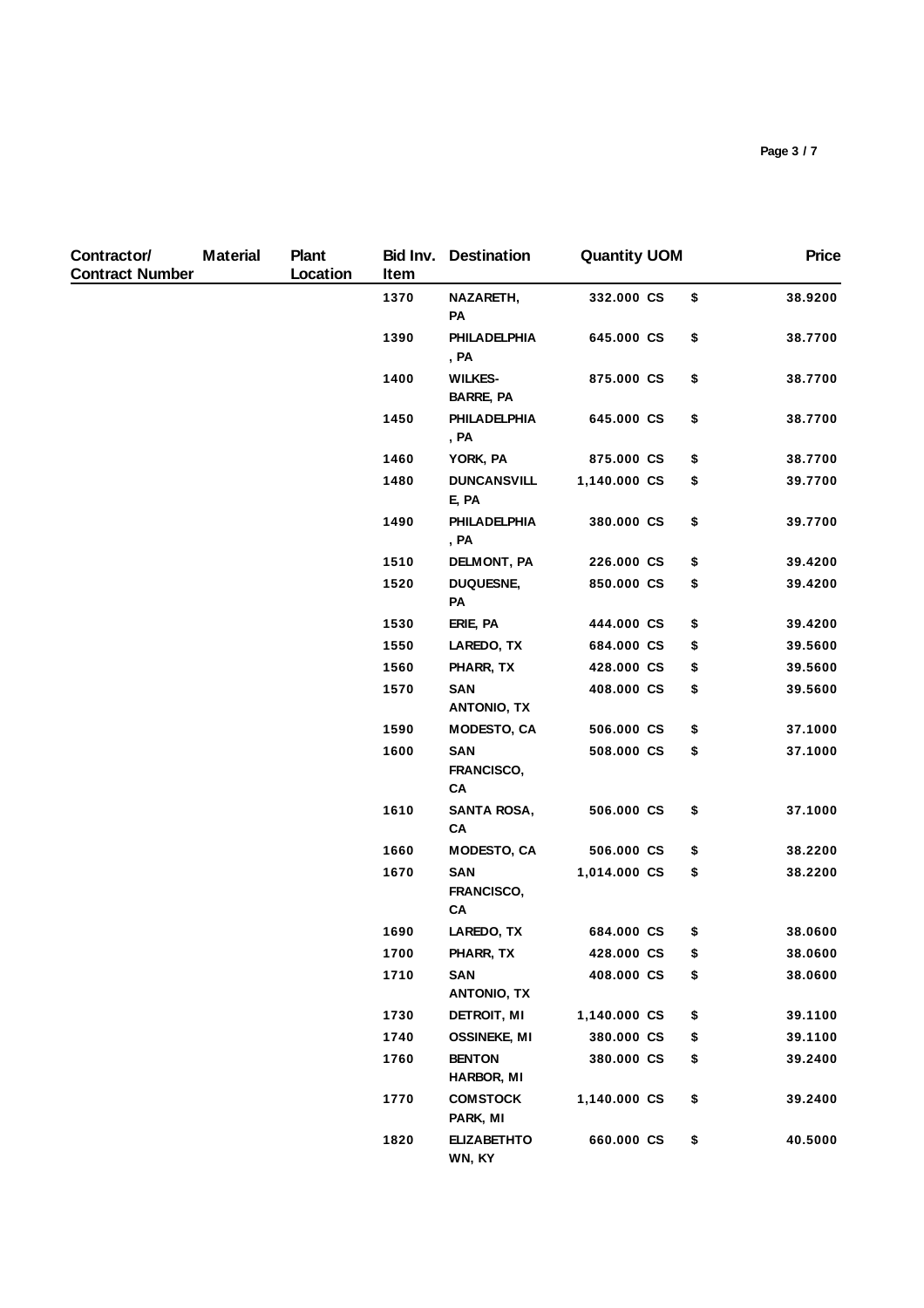| Contractor/<br><b>Contract Number</b> | <b>Material</b>       | <b>Plant</b><br>Location              | Item | <b>Bid Inv. Destination</b>    | <b>Quantity UOM</b> |    | <b>Price</b> |
|---------------------------------------|-----------------------|---------------------------------------|------|--------------------------------|---------------------|----|--------------|
|                                       |                       |                                       | 1830 | LOUISVILLE,<br>KY              | 660.000 CS          | \$ | 40.5000      |
|                                       |                       |                                       | 1840 | <b>MAYFIELD, KY</b>            | 200.000 CS          | \$ | 40.5000      |
|                                       |                       |                                       | 1860 | DETROIT, MI                    | 1,140.000 CS        | \$ | 40.7600      |
|                                       |                       |                                       | 1870 | <b>VULCAN, MI</b>              | 380.000 CS          | \$ | 40.7600      |
|                                       |                       |                                       | 1890 | <b>DUNCANSVILL</b><br>E, PA    | 1,140.000 CS        | \$ | 40.4700      |
|                                       |                       |                                       | 1900 | <b>PHILADELPHIA</b><br>, PA    | 380.000 CS          | \$ | 40.4700      |
|                                       |                       |                                       | 1920 | DALLAS, TX                     | 875.000 CS          | \$ | 40.1200      |
|                                       |                       |                                       | 1930 | <b>HOUSTON, TX</b>             | 645.000 CS          | \$ | 40.1200      |
|                                       |                       | <b>Subtotal</b>                       |      |                                | 56,240.000 CS       |    |              |
|                                       |                       | K SALMON PINK CAN-24/14.75 OZ (33630) |      |                                |                     |    |              |
|                                       |                       |                                       | 230  | <b>GENEVA, IL</b>              | 380.000 CS          | \$ | 38.3400      |
|                                       |                       |                                       | 240  | <b>EVANSVILLE,</b><br>IN       | 380.000 CS          | \$ | 38.3400      |
|                                       |                       |                                       | 250  | <b>BRIDGETON,</b><br><b>MO</b> | 760.000 CS          | \$ | 38.3400      |
|                                       |                       |                                       | 270  | DAVENPORT,<br>IA               | 380.000 CS          | \$ | 37.7500      |
|                                       |                       |                                       | 280  | PEORIA, IL                     | 380.000 CS          | \$ | 37.7500      |
|                                       |                       |                                       | 290  | URBANA, IL                     | 760.000 CS          | \$ | 37.7500      |
|                                       |                       |                                       | 310  | <b>GENEVA, IL</b>              | 760.000 CS          | \$ | 38.4100      |
|                                       |                       |                                       | 320  | SPRINGFIELD,<br>IL.            | 760.000 CS          | \$ | 38.4100      |
|                                       |                       | <b>Subtotal</b>                       |      |                                | 4,560.000 CS        |    |              |
|                                       | <b>Contract Total</b> |                                       |      |                                | 60,800.000 CS       | \$ | 2,340,176.80 |
| <b>Contractor Total</b>               |                       |                                       |      |                                | 60,800.000 CS       | \$ | 2,340,176.80 |
| PETER PAN SEAFOODS,<br>INC.           |                       |                                       |      |                                |                     |    |              |
| THE TENTH FL 2200 SIXTH<br><b>AVE</b> |                       |                                       |      |                                |                     |    |              |
| <b>SEATTLE, WA 98121-1896</b>         |                       |                                       |      |                                |                     |    |              |
| AG-3J14-P-16-0041                     |                       | <b>ASTORIA, OR</b>                    |      |                                |                     |    |              |
| 4100009810                            |                       |                                       |      |                                |                     |    |              |
|                                       |                       | SALMON PINK CAN-24/14.75 OZ (33630)   |      |                                |                     |    |              |
|                                       |                       |                                       | 1220 | EDGEWOOD,<br>KY                | 300.000 CS          | \$ | 40.1100      |

**1230 LEXINGTON, 1,220.000 CS \$ 40.1100**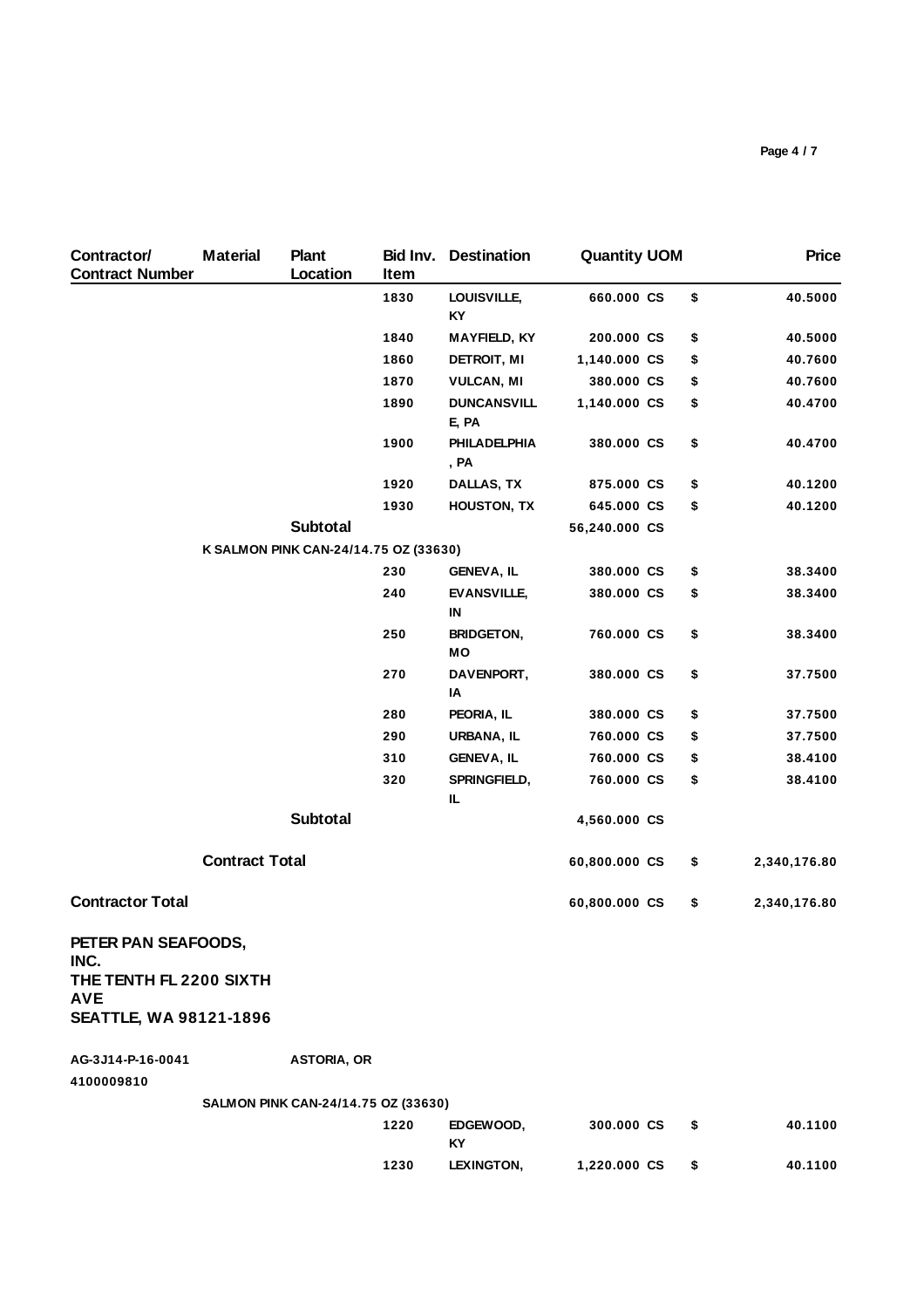| Contractor/<br><b>Contract Number</b>                  | <b>Material</b>       | <b>Plant</b><br>Location            | Bid Inv.<br>Item | <b>Destination</b>                | <b>Quantity UOM</b> |    | <b>Price</b> |
|--------------------------------------------------------|-----------------------|-------------------------------------|------------------|-----------------------------------|---------------------|----|--------------|
|                                                        |                       |                                     |                  | KY                                |                     |    |              |
|                                                        |                       | <b>Subtotal</b>                     |                  |                                   | 1,520.000 CS        |    |              |
|                                                        | <b>Contract Total</b> |                                     |                  |                                   | 1,520.000 CS        | \$ | 60,967.20    |
| <b>Contractor Total</b>                                |                       |                                     |                  |                                   | 1,520.000 CS        | \$ | 60,967.20    |
| <b>TRIDENT SEAFOODS</b><br><b>CORPORATION</b>          |                       |                                     |                  |                                   |                     |    |              |
| 5303 SHILSHOLE AVE NW<br><b>SEATTLE, WA 98107-4000</b> |                       |                                     |                  |                                   |                     |    |              |
| AG-3J14-P-16-0039                                      |                       | <b>CORDOVA, AK</b>                  |                  |                                   |                     |    |              |
| 4100009808                                             |                       |                                     |                  |                                   |                     |    |              |
|                                                        |                       | SALMON PINK CAN-24/14.75 OZ (33630) |                  |                                   |                     |    |              |
|                                                        |                       |                                     | 350              | <b>GARDEN</b><br><b>GROVE, CA</b> | 1,520.000 CS        | \$ | 29.7572      |
|                                                        |                       |                                     | 360              | <b>GARDEN</b><br><b>GROVE, CA</b> | 1,520.000 CS        | \$ | 29.7572      |
|                                                        |                       |                                     | 360              | <b>GARDEN</b><br><b>GROVE, CA</b> | 1,520.000 CS        | \$ | 29.7572      |
|                                                        |                       |                                     | 370              | <b>GARDEN</b><br><b>GROVE, CA</b> | 1,520.000 CS        | \$ | 30.7572      |
|                                                        |                       |                                     | 400              | <b>SACRAMENTO</b><br>, CA         | 1,520.000 CS        | \$ | 30.7743      |
|                                                        |                       |                                     | 430              | <b>VERNON, CA</b>                 | 1,520.000 CS        | \$ | 30.9967      |
|                                                        |                       |                                     | 440              | <b>VERNON, CA</b>                 | 1,520.000 CS        | \$ | 30.9967      |
|                                                        |                       |                                     | 480              | Nampa, ID                         | 1,520.000 CS        | \$ | 29.9704      |
|                                                        |                       |                                     | 490              | Nampa, ID                         | 1,520.000 CS        | \$ | 29.9704      |
|                                                        |                       |                                     | 500              | Nampa, ID                         | 1,520.000 CS        | \$ | 29.9704      |
|                                                        |                       |                                     | 510              | Nampa, ID                         | 1,520.000 CS        | \$ | 29.9704      |
|                                                        |                       |                                     | 530              | CONCORDIA,<br>ΚS                  | 1,520.000 CS        | \$ | 30.9711      |
|                                                        |                       |                                     | 540              | CONCORDIA,<br>KS                  | 1,520.000 CS        | \$ | 30.9711      |
|                                                        |                       |                                     | 560              | <b>WINCHESTER,</b><br>KY          | 1,520.000 CS        | \$ | 31.8461      |
|                                                        |                       |                                     | 580              | DETROIT, MI                       | 1,520.000 CS        | \$ | 31.6204      |
|                                                        |                       |                                     | 580              | <b>DETROIT, MI</b>                | 1,520.000 CS        | \$ | 31.6204      |
|                                                        |                       |                                     | 600              | Kansas City,<br>MO                | 1,520.000 CS        | \$ | 31.4322      |
|                                                        |                       |                                     | 610              | Kansas City,<br>МO                | 1,520.000 CS        | \$ | 31.4322      |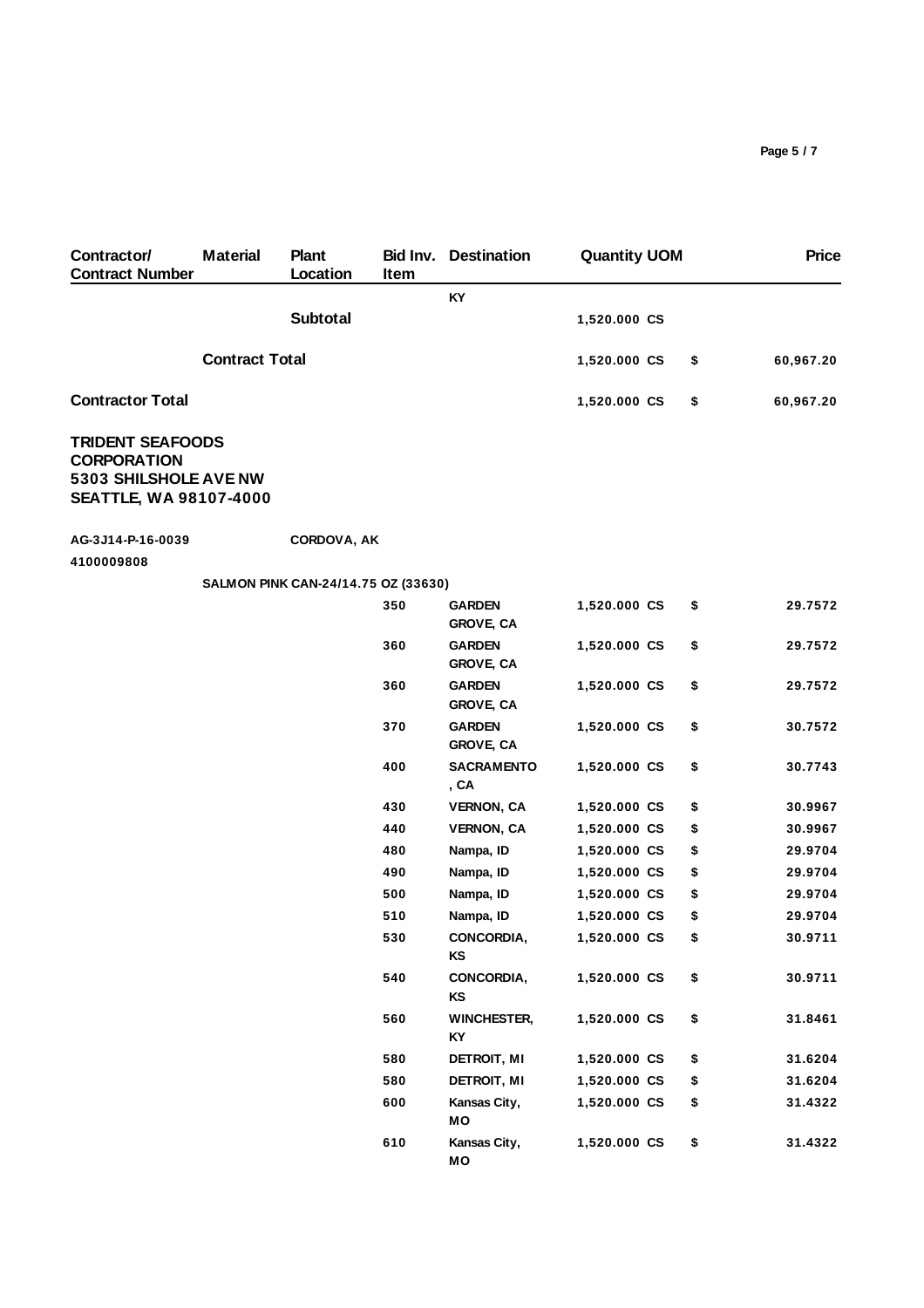| Contractor/<br><b>Contract Number</b> | <b>Material</b> | <b>Plant</b><br>Location | Bid Inv.<br>Item | <b>Destination</b>             | <b>Quantity UOM</b> | <b>Price</b>  |
|---------------------------------------|-----------------|--------------------------|------------------|--------------------------------|---------------------|---------------|
|                                       |                 |                          | 610              | Kansas City,<br>MO             | 1,520.000 CS        | \$<br>31.4322 |
|                                       |                 |                          | 620              | Kansas City,<br>MO             | 1,520.000 CS        | \$<br>31.4322 |
|                                       |                 |                          | 630              | Kansas City,<br>MO             | 1,520.000 CS        | \$<br>31.4322 |
|                                       |                 |                          | 630              | Kansas City,<br>МO             | 1,520.000 CS        | \$<br>31.4322 |
|                                       |                 |                          | 650              | CREEDMOOR,<br>NC               | 1,520.000 CS        | \$<br>31.9362 |
|                                       |                 |                          | 650              | CREEDMOOR,<br>$NC$             | 1,520.000 CS        | \$<br>31.9362 |
|                                       |                 |                          | 650              | CREEDMOOR,<br><b>NC</b>        | 1,520.000 CS        | \$<br>31.9362 |
|                                       |                 |                          | 660              | <b>CREEDMOOR,</b><br><b>NC</b> | 1,520.000 CS        | \$<br>31.9362 |
|                                       |                 |                          | 660              | CREEDMOOR,<br><b>NC</b>        | 1,520.000 CS        | \$<br>31.9362 |
|                                       |                 |                          | 680              | SALISBURY,<br>NC               | 1,520.000 CS        | \$<br>31.6487 |
|                                       |                 |                          | 680              | SALISBURY,<br>NC               | 1,520.000 CS        | \$<br>31.6487 |
|                                       |                 |                          | 690              | SALISBURY,<br>$NC$             | 1,520.000 CS        | \$<br>31.6487 |
|                                       |                 |                          | 690              | SALISBURY,<br><b>NC</b>        | 1,520.000 CS        | \$<br>31.6487 |
|                                       |                 |                          | 710              | BRENTWOOD,<br><b>NY</b>        | 1,520.000 CS        | \$<br>31.0980 |
|                                       |                 |                          | 720              | BRENTWOOD,<br><b>NY</b>        | 1,520.000 CS        | \$<br>31.0980 |
|                                       |                 |                          | 730              | BRENTWOOD,<br><b>NY</b>        | 1,520.000 CS        | \$<br>31.0980 |
|                                       |                 |                          | 740              | BRENTWOOD,<br>ΝY               | 1,520.000 CS        | \$<br>31.0980 |
|                                       |                 |                          | 750              | BRENTWOOD,<br><b>NY</b>        | 1,520.000 CS        | \$<br>31.0980 |
|                                       |                 |                          | 770              | BRONX, NY                      | 1,520.000 CS        | \$<br>31.0526 |
|                                       |                 |                          | 780              | BRONX, NY                      | 1,520.000 CS        | \$<br>31.0526 |
|                                       |                 |                          | 790              | BRONX, NY                      | 1,520.000 CS        | \$<br>31.0526 |
|                                       |                 |                          | 800              | BRONX, NY                      | 1,520.000 CS        | \$<br>31.0526 |
|                                       |                 |                          | 810              | BRONX, NY                      | 1,520.000 CS        | \$<br>31.0526 |
|                                       |                 |                          | 830              | Syracuse, NY                   | 1,520.000 CS        | \$<br>31.9007 |
|                                       |                 |                          | 840              | Syracuse, NY                   | 1,520.000 CS        | \$<br>31.9007 |